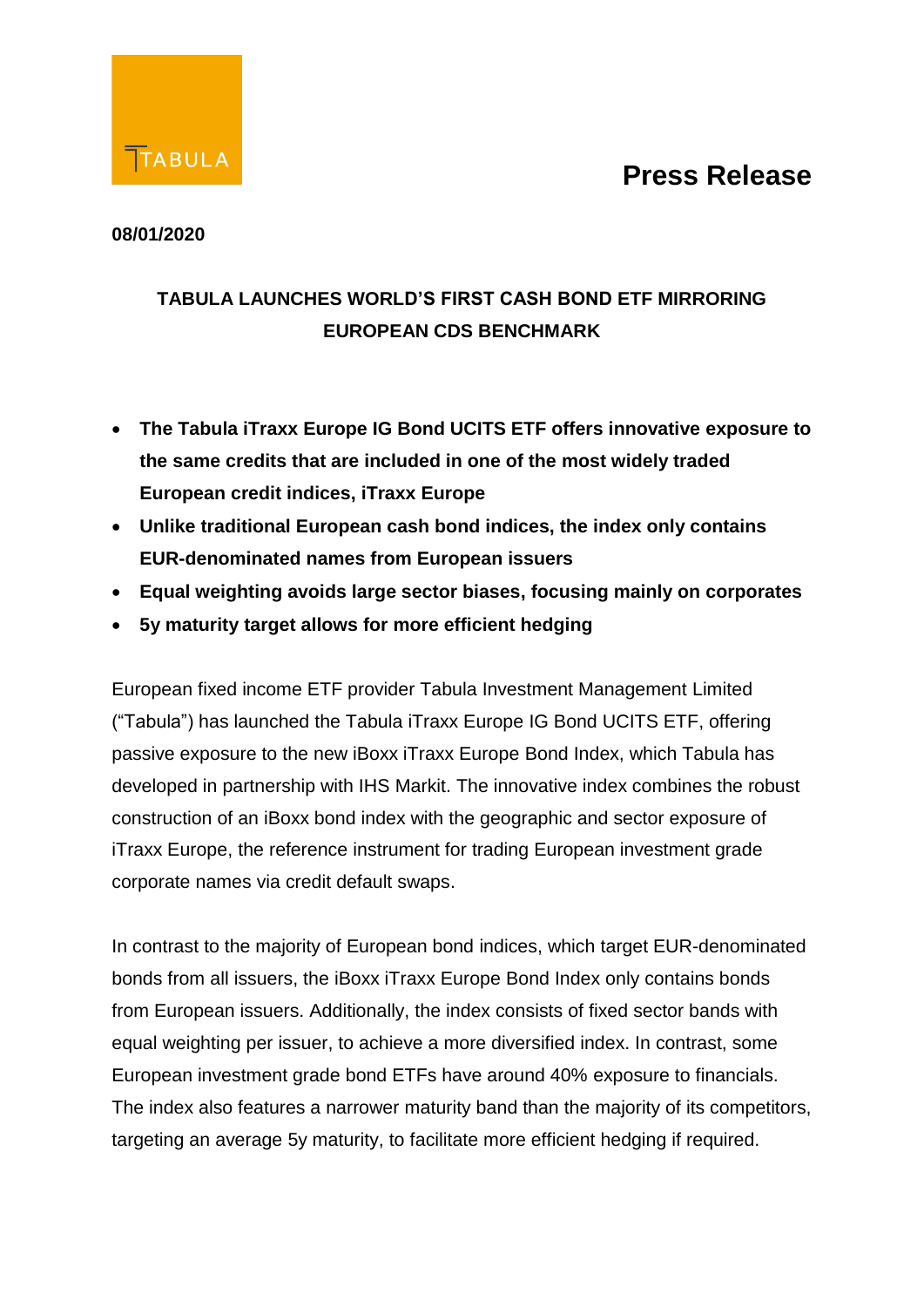

"We are very excited at the level of innovation offered by both the ETF and its benchmark index", comments Tabula CEO Michael John Lytle. "The iBoxx iTraxx Europe Bond Index utilises index provider IHS Markit's market leading position in both cash bonds and CDS. Working together we are able to offer differentiated and truly European corporate bond exposure."

"We're excited to combine our expertise with CDS and bond markets in the iBoxx iTraxx Europe Bond Index," says Frans Scheepers, Managing Director for Indices at IHS Markit. "The new ETF from Tabula expands the range of products linked to our indices and provides investors a new instrument to gain exposure to the corporate credit market."

Tabula is continuing to grow its pipeline of innovative passive fixed income solutions and will soon be expanding its range to include an inflation-linked product.

The Tabula iTraxx Europe IG Bond UCITS ETF is available now for trading on the LSE and will be available on Xetra this Friday.

| ETF:                   | Tabula European iTraxx Europe IG Bond UCITS<br>ETF (EUR) |
|------------------------|----------------------------------------------------------|
| Index:                 | <b>iBoxx iTraxx Europe Bond Index</b>                    |
| <b>Replication:</b>    | Physical - optimised sampling                            |
| <b>Base currency:</b>  | <b>EUR</b>                                               |
| <b>Distributions:</b>  | Semi-annual                                              |
| <b>Ongoing charge:</b> | 0.29%                                                    |
| Exchanges:             | London Stock Exchange - TTRX LN<br>Xetra - TABX GR       |
| <b>ISIN:</b>           | IE00BL6XZW69                                             |
| <b>Domicile:</b>       | Ireland                                                  |

#### **About the ETF**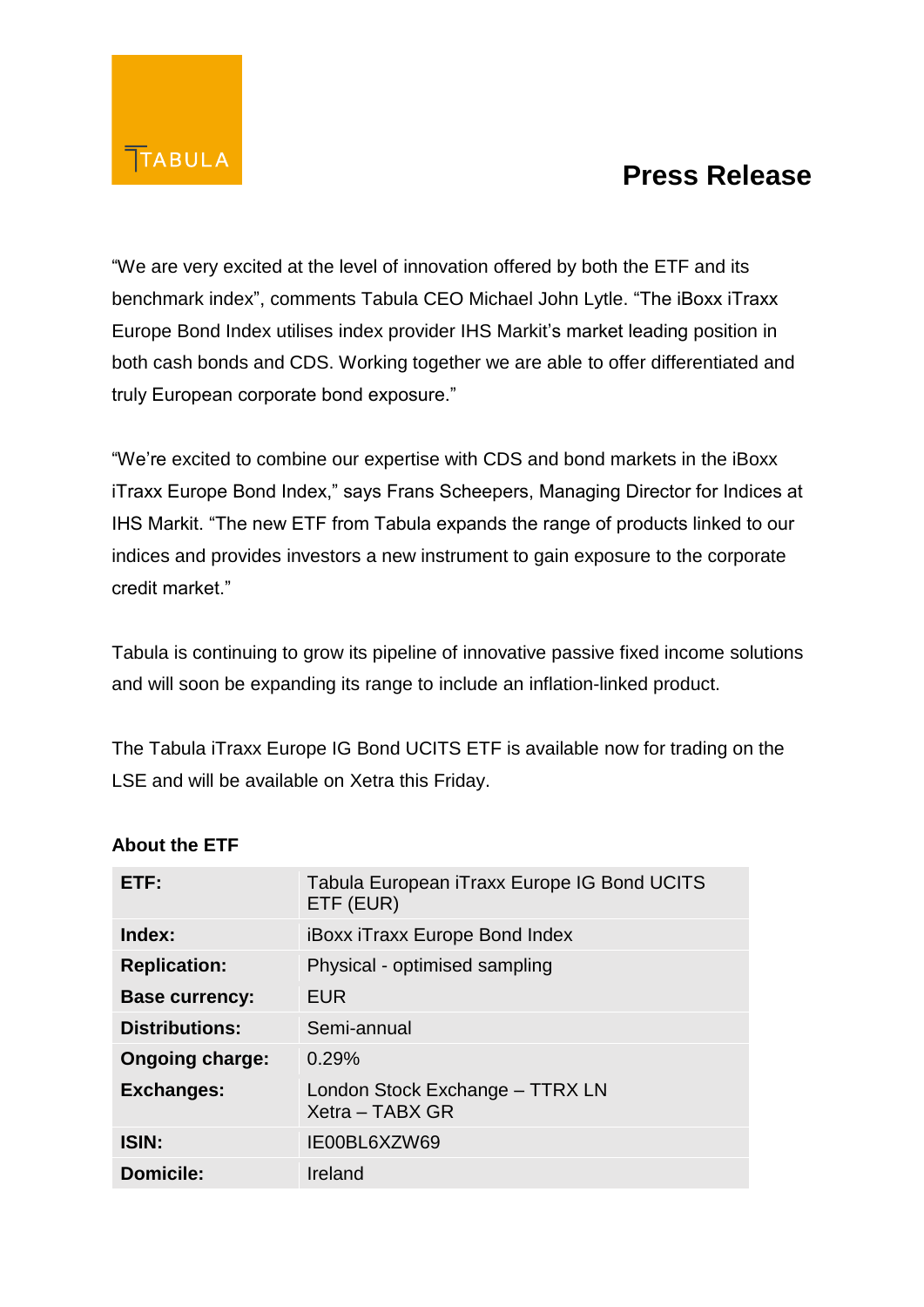#### **About the index**

The iBoxx iTraxx Europe Bond Index aims to provide corporate bond exposure that closely reflects iTraxx Europe, a liquid and widely-used credit benchmark comprising 125 European investment grade entities. The Index selects up to three bonds for each entity in the current series of iTraxx Europe. It includes EUR-denominated bonds with minimum outstanding of EUR 500 million and 3-7 years to maturity (extended to 1-10y if an entity has no bonds in the 3-7y range). The Index is reviewed in March and September in line with iTraxx Europe. Bonds are weighted such that each entity has equal notional weighting and the Index has an average maturity of 5 years. Due to the bond selection criteria, the Index may not include all enti ties in iTraxx Europe. A detailed methodology is available at tabulaim.com.

**- Ends -**

#### **Notes to editors:**

### **CONTACTS** Leyton Page Phone: +44 20 3909 4703 **Email:** [leyton.page@tabulaim.com](mailto:leyton.page@tabulaim.com)

**Perception A (PR firm)** Phil Anderson Phone: +44 7767 491 519 Email: [phil@perceptiona.com](mailto:phil@perceptiona.com)

#### **Tabula Investment Management Limited**

Tabula is an ETF provider focused on passive fixed income. Tabula is based in London and offers Irish domiciled UCITS funds to European investors, mainly in the